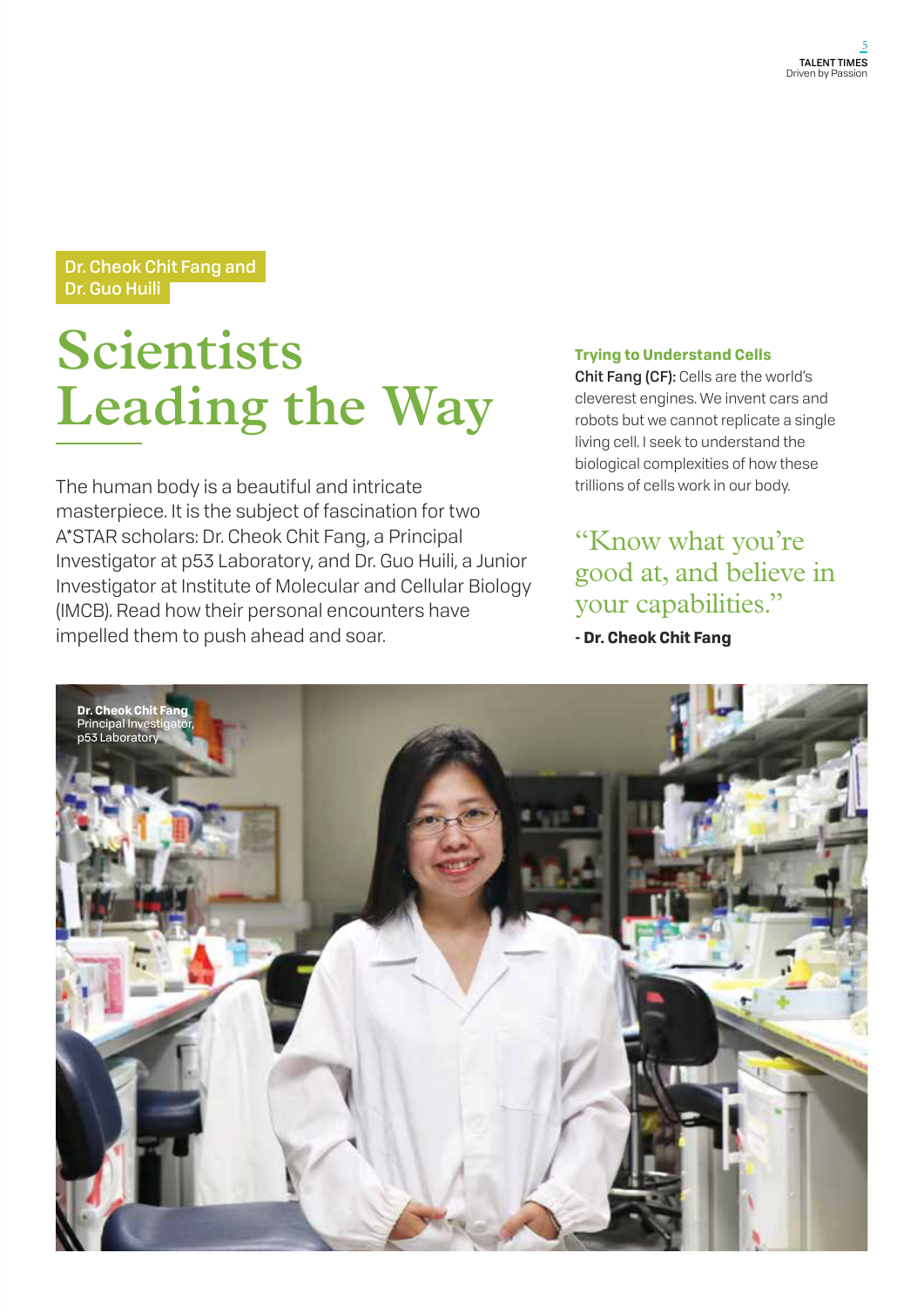

## **From Lab to Reality – Translating Research into Real-WORLD Benefits**

Huili is interested in RNA translation. She studies ribosomes, which are cellular machines that translate information in mRNA templates into functional proteins. Here's an example of how her research could be applied.

#### **Problem**

Male infertility

#### **What it is**

When ribosome translation in the cells goes awry, the sperm lose their abilities to fertilise the eggs.

#### **Current assessment**

Clinicians can only evaluate the quality of sperm samples by their appearances. Such assessments are not precise.

#### **Eventual goal**

To come up with a diagnostic kit that can evaluate the quality of sperm cells by their molecular signatures. In turn, this can likely increase the success rate of certain assisted reproduction procedures.

# "My ultimate hope is for our research to be translated into something tangible, be it an anti-viral drug or diagnostic kit."

**- Dr. Guo Huili** 

### **Drawing Strength from Pain**

Huili (H): Four years ago, I had a miscarriage. During recovery, I came across a paper about sperm and RNA translation. My project on male infertility was borne out of this. My miscarriage has also put things into perspective.

I can soldier on when my experiments don't go the way I intend them to.

#### **Instincts and Life Experiences**

CF: Your instincts are shaped by your knowledge, experiences and interactions with different people. Trust them. Having been in the research field for 15 years, I rely on them to tell me what works and what doesn't. They also allow me to assess published papers critically.

H: When I was growing up, I experienced constant eczema flare-ups. I simply cannot believe there is no cure for this common condition. Finding a cure for eczema remains one of my lifelong goals.